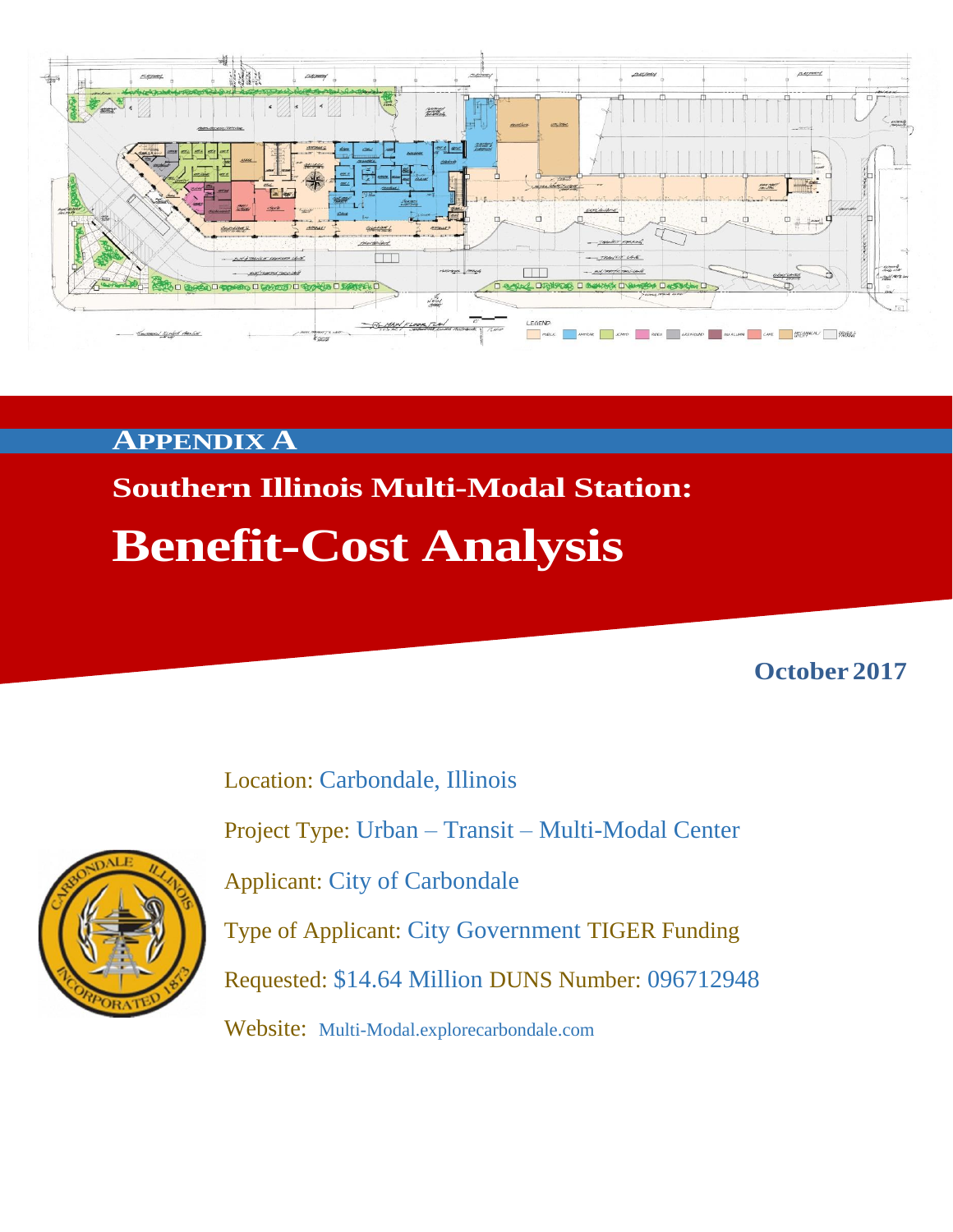### **Summary**

#### Table 1: Summary of Benefit-Cost Analysis – Southern Illinois Multi-Modal Station

| <b>Analysis Item</b>           | <b>Outcome</b>                                                            |
|--------------------------------|---------------------------------------------------------------------------|
| <b>Current Status/Baseline</b> | • Existing, aging Amtrak Station                                          |
| & Problem to be                | Station and facilities need ADA upgrades                                  |
| addressed                      | • Current ridership exceeds capacity of station                           |
|                                | • Does not provide central location for multiple modes of transportation  |
|                                | • No connectivity between transportation modes                            |
|                                | • Inefficient and unsafe transfers between transportation modes           |
|                                | • Does not include office space for other transportation services or      |
|                                | organizations                                                             |
|                                | • Does not enhance and encourage revitalization and economic              |
|                                | growth of Downtown                                                        |
| Change to                      | • Construction of a new Southern Illinois Multi-Modal Station (SIMMS) to  |
| <b>Baseline/Alternatives</b>   | provide access for modes of transportation including: Amtrak, Greyhound,  |
|                                | Commuter Busses, Transit Buses, Pedestrians, and Bicyclists               |
|                                | • No-Build<br>• Revitalize Downtown Carbondale                            |
| Type of Impacts                | • Meet future Amtrak ridership demands                                    |
|                                | • Create a true Multi-Modal facility                                      |
|                                | • Create new jobs                                                         |
|                                | • Improve transportation connectivity                                     |
|                                | • Expand transportation alternatives in Downtown Carbondale               |
|                                | • Meet ADA design standards to provide transportation access to all users |
| Population Affected by         | • Amtrak passengers (local, regional & national)                          |
| Impacts                        | SIUC students, faculty, and staff                                         |
|                                | Tourists to Carbondale & Southern Illinois region                         |
|                                | <b>Business travelers</b>                                                 |
|                                | Disabled and economically disadvantaged populations                       |
|                                | Residents of Carbondale, Jackson County, and Southern Illinois            |
|                                | • Downtown businesses                                                     |
| Economic Benefit               | Monetized value of:                                                       |
|                                | • Vehicle operations & maintenance                                        |
|                                | • Reduced fuel consumption                                                |
|                                | Reduced emissions                                                         |
|                                | Reduced travel time (due to congestion)                                   |
|                                | Reduced accident costs<br>Increases tourism                               |
|                                |                                                                           |
| <b>Summary of Results</b>      | Estimated dollar value of:                                                |
|                                | Time savings                                                              |
|                                | Reduced pollution                                                         |
|                                | Reduced fuel consumption                                                  |
|                                | Reduced vehicle operations & maintenance                                  |
|                                | • Reduced accident costs                                                  |
| <b>B/C</b> Ratio               | The results of the BCA are:                                               |
|                                | • No Discount: 3.56:1                                                     |
|                                | 3% Discount: 2.19:1                                                       |
|                                | 7% Discount: 1.25:1                                                       |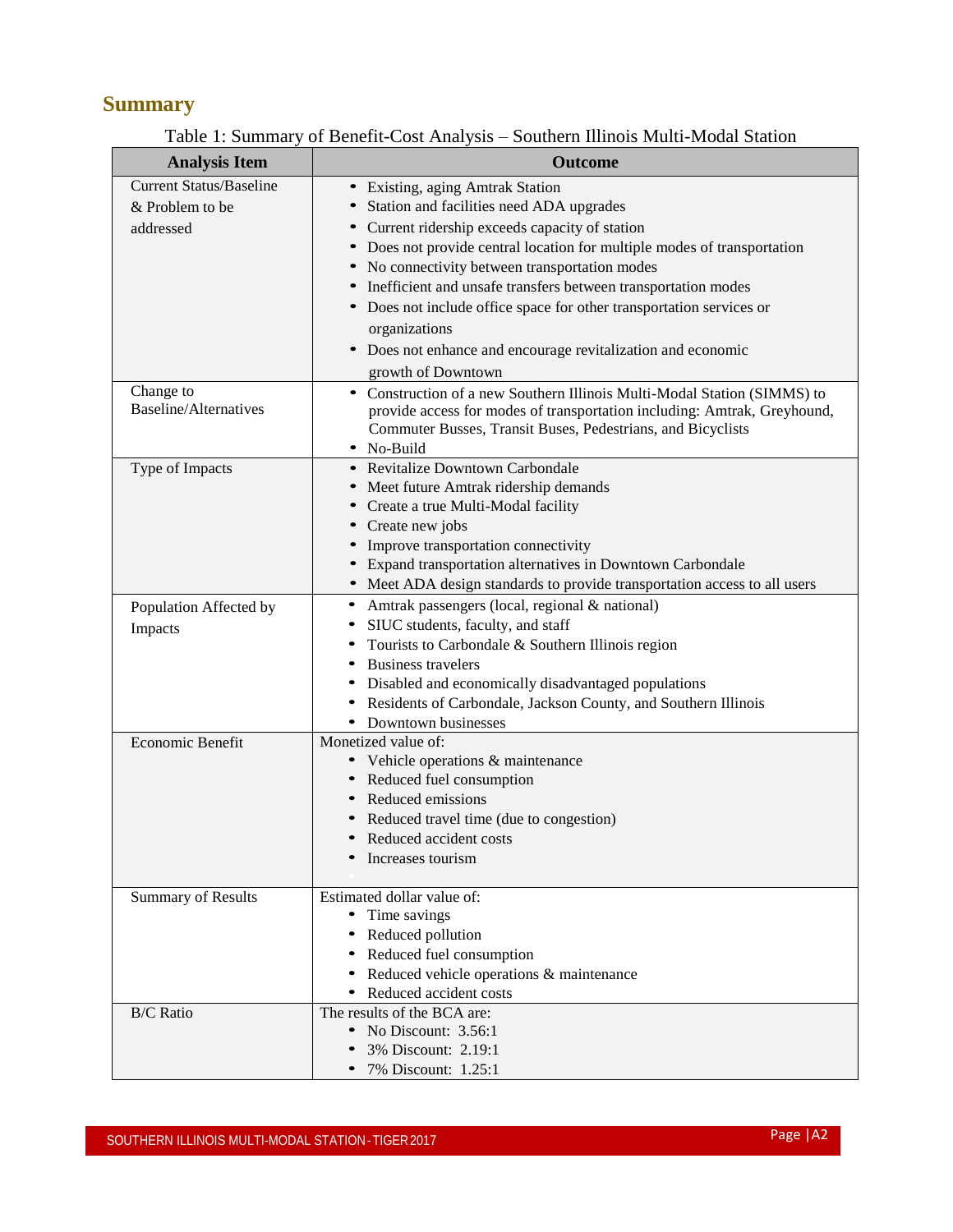#### **Introduction**

This document provides a description of the input data and the methodological standards utilized for the benefit-cost analysis (BCA) of the SIMMS project as submitted by the City of Carbondale, Illinois for the TIGER IX Discretionary Grant funding.

BCA is a conceptual framework that quantifies, in monetary terms, as many of the costs and benefits of a project as possible. Benefits are broadly defined. They represent the extent to which people impacted by the project are made better-off, as measured by their own willingness-to-pay. In other words, central to a BCA is the idea that people are best able to judge what is "good" for them, what improves their well-being or welfare.

BCA also adopts the view that a net increase in welfare (as measured by the summation of individual welfare changes) is a good thing, even if some groups within society are made worse-off. A project or proposal would be rated positively if the benefits to some are large enough to compensate the losses of others.

Finally, BCA is typically a forward-looking exercise, seeking to anticipate the welfare impacts of a project or proposal over its entire life-cycle. Future welfare changes are weighted against today's changes through discounting, which is meant to reflect society's general preference for the present, as well as broader inter-generational concerns.

#### **Analysis Framework**

The TIGER IX project is expected to produce both quantifiable and less tangible qualitative benefits. The benefit-cost analysis conducted for the SIMMS project includes the quantifiable benefits and considers impacts and externalities of sufficient quality.

The specific methodology developed for this application was developed using the above BCA principles and the American Association of State Highway and Transportation Officials (AASHTO) guide *User Benefit Analysis for Highways* (August 2003) and with the ARRA guidance in the Federal Register. In particular, the methodology involves:

- Establishing existing and future conditions under the "build" and "no-build" scenarios.
- Assessing benefits with respect to each of the long-term outcomes identified in the Notice of Funding Opportunity (NOFO).
- Measuring benefits in dollar terms, whenever possible, and expressing benefits and costs in a common unit of measurement.
- Using DOT guidance for the valuation of travel time savings, benefits, and reductions in air emissions, while relaying on industry best practice for the valuation of other effects.
- Discounting future benefits and costs with the real discount rates recommended by the DOT (7% and 3% for sensitivity analysis).
- Conducting a sensitivity analysis to assess the impacts of changes in key estimating assumptions.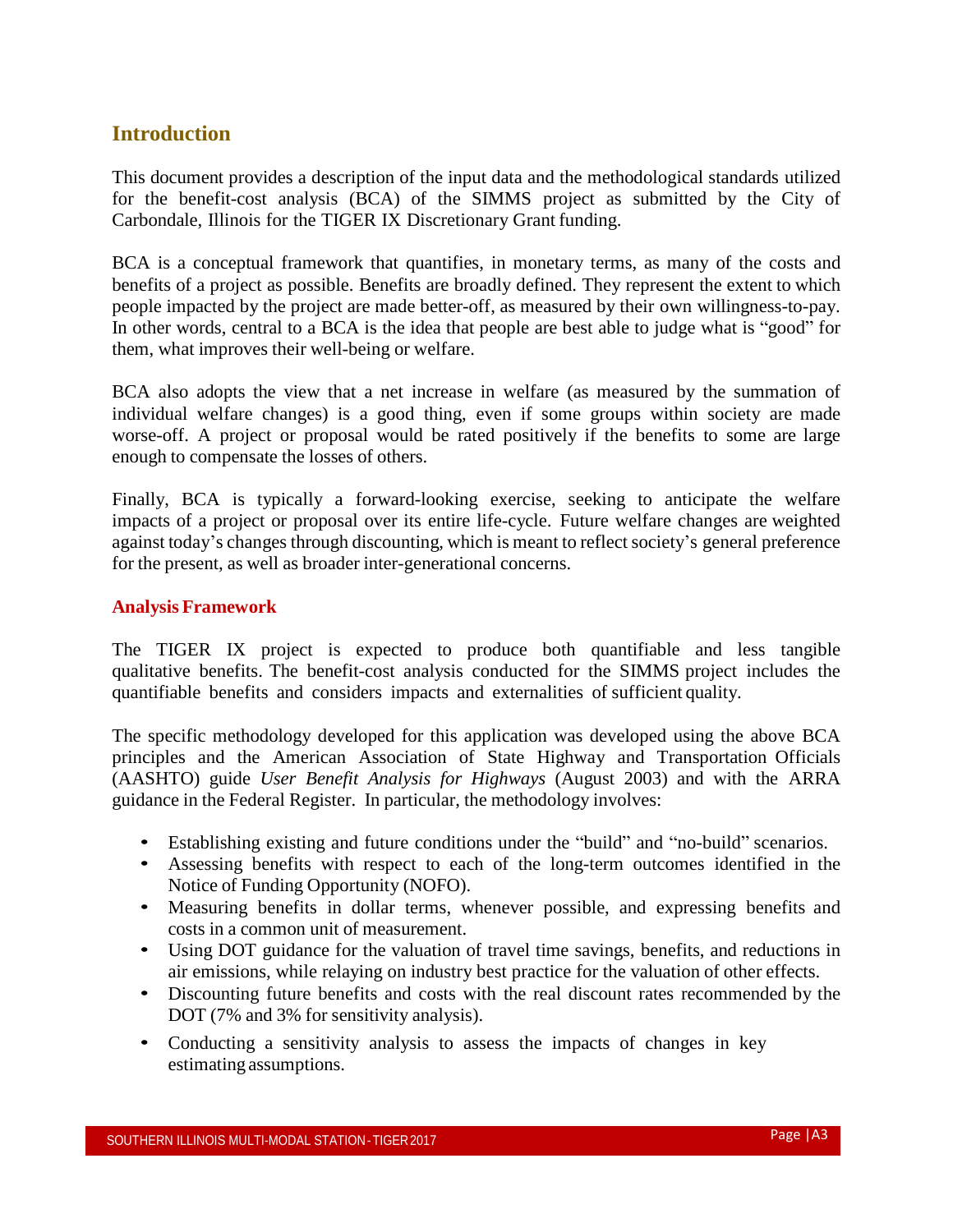A typical benefit-cost analysis uses a standard 20-year lifecycle to facilitate comparisons across projects. Per the guidelines, coupled with the expected life span of the SIMMS building and appurtenances, a 40-year lifecycle was used for this analysis. A typical benefit-cost analysis measures four primary categories of user benefits:

- Travel time savings
- Vehicle operating cost reductions
- Safety improvements
- Emission reductions, including greenhouse gases

For the TIGER IX Discretionary Grant application, the benefit-cost analysis has been expanded to include vehicle crash reductions.

Project capital costs are estimated annually from the start of construction to 4 years after the project construction is completed and the facility opened to users. Project capital costs include:

- Property acquisition
- Engineering and design
- Construction

In addition to project capital costs, the project will have annual costs after construction is completed and the station is opened to users. These annual costs include operation and maintenance (O&M) costs. The O&M costs include items such as:

- Station cleaning and maintenance
- Utilities (electricity, telephone, gas, water, internet, etc.)
- Landscaping maintenance
- Parking lot, sidewalk, and outside maintenance (such as landscaping, snow removal, etc.)

The future O&M costs (per square foot of station area) for the new station and parking garage were developed based upon similar O&M costs provided by the City of Carbondale for maintenance of the historic passenger railroad depot.

The O&M costs for the new station shown in the BCA also account for the net difference between the O&M costs for the existing station and the O&M costs for the new station. Since the existing station is already incurring O&M costs, the BCA only uses the additional O&M costs for the new station based on the planned size and its energy-efficient and environmentally friendly design.

The definition of project cost is more inclusive than construction costs or the funding requested from the TIGER IX Discretionary Grants. This methodology is conservative, but it reflects the true agency costs over the lifecycle of the proposed project.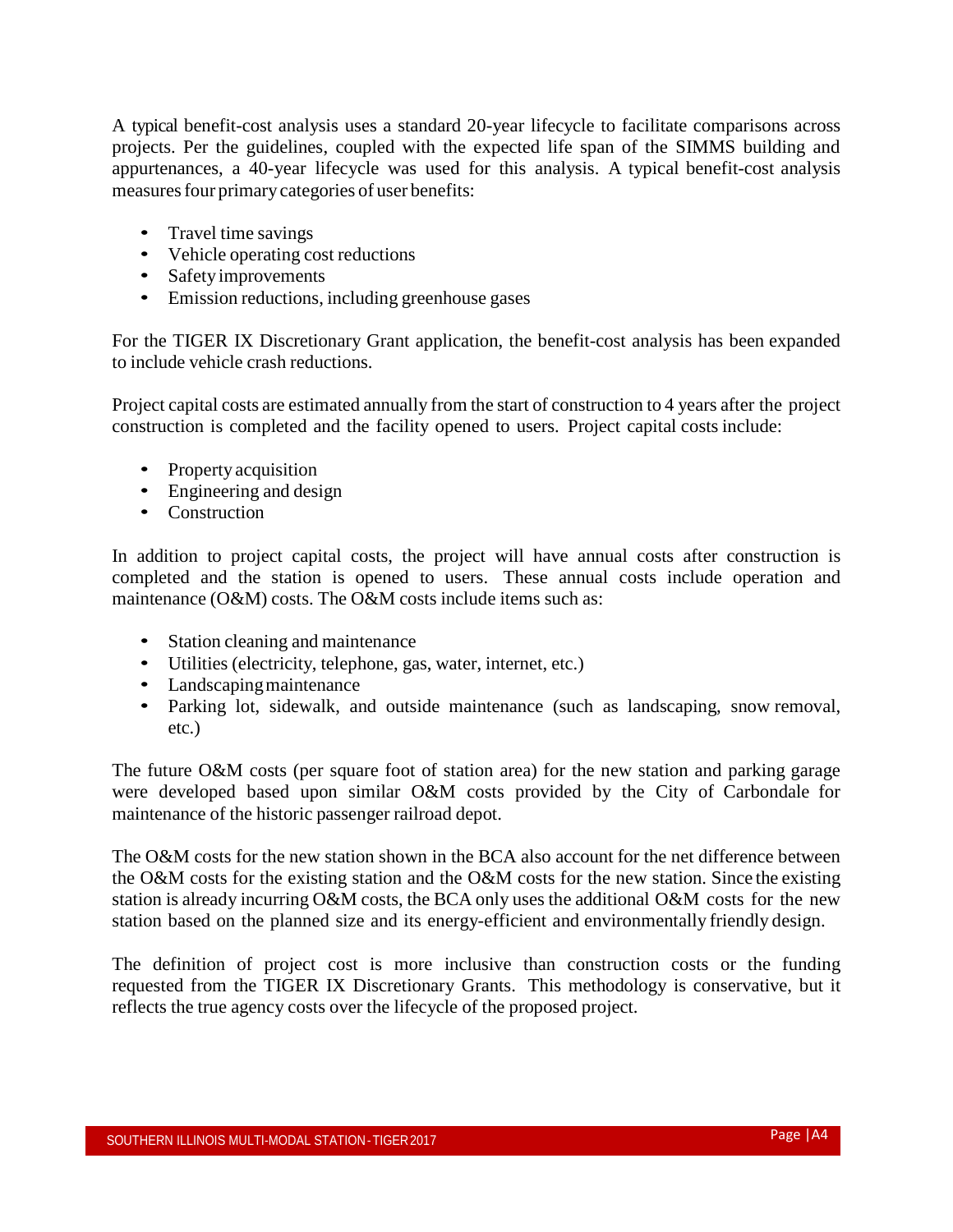Several sources of input data were consulted. Examples include:

- *Downtown Revitalization Background Review,* City of Carbondale, August 2012
- *Downtown Master Plan*, City of Carbondale, 2014
- *Carbondale's Railroad History [\(http://explorecarbondale.com/carbondales-railroad](http://explorecarbondale.com/carbondales-railroad-history)[history\)](http://explorecarbondale.com/carbondales-railroad-history)*
- *City of Carbondale Comprehensive Plan,* City of Carbondale, June 2010
- *Downtown Development Plan 1990-200*, City of Carbondale, May 1990
- *Amtrak Station Program and Planning Guidelines,* Amtrak, May 2013
- U.S. Energy Information Administration
- *2006-2014 IllinoisCrash Facts and Statistics,* Illinois Department of Transportation
- *An Urban Beginning: Moving Forward Together; SIMPO 2040 Long Range Transportation Plan,* Southern Illinois Metropolitan Planning Organization, September 2015
- *Multi-Modal Transportation System Assessment,* Southern Illinois Metropolitan Planning Organization, June 2014
- *Midwest Regional Rail Initiative Benefit Cost & Economic Analysis,* Transportation Economics & Management Systems, Inc. in association with HNTB, November 2006
- *TIGER and FASTLANCE BCA Resource Guide*
- *Benefit-Cost Analysis Guidance for TIGER Applicants*

#### **Economic Assumptions**

This section summarizes the economic assumptions utilized for the BCA for the SIMMS project to comply with the guidelines of the TIGER Discretionary Grant. In the cases where the TIGER Discretionary Grant guidelines did not specify value, documented standard values were utilized.

#### **Discount Rate**

The guidance in the Federal Register for the discount is 7%. For the sensitivity analysis, the discount rate is 3%.

#### **Study Period**

The City of Carbondale has completed the preliminary environmental site assessment for the project site, as well as the preliminary engineering layout and supporting schematic architectural design for the station. Preparation of the final engineering plans, specifications, and construction documents will begin in early 2018. Final construction plans and documents will be completed within 6 months. The project will be advertised for bid for contractors during the third quarter of 2018 and the contract for the construction of the station should be awarded shortly thereafter. The construction of SIMMS is expected to be completed and the station opened during the second quarter of 2020.

The BCA study period is 40 years, beginning at the end of the second quarter of 2020 and ends in 2060.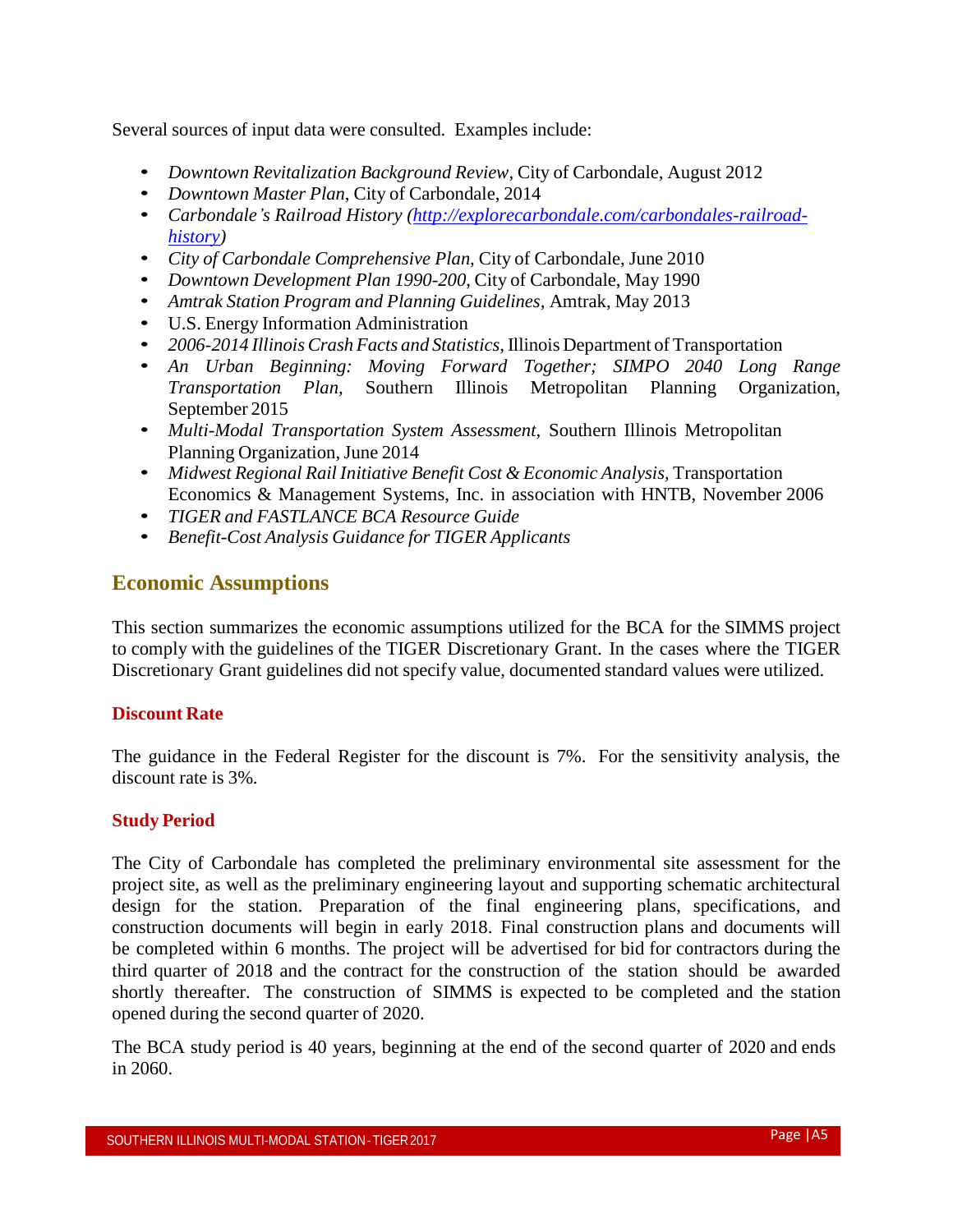### **Project Overview**

The project under analysis consists of the design and construction of a new Multi-Modal transportation center, SIMMS, in Downtown Carbondale. SIMMS will include a new two-story station and parking garage. The project also includes the demolition of the existing station.

The purposes of the proposed project are to:

- Provide a new Multi-Modal station to connect multiple modes of transportation in one, single location for convenient access (**State of Good Repair**)
- Design and construction of a modern station, per the Amtrak Station Programming Guidelines, to meet future transportation needs and ridership (**State of Good Repair**)
- Provide safe accommodations for motorized and non-motorized transportation users to connect to other modes to transportation, including ADA accessible facilities (**Safety**)
- Design and construction of a station that meets the safety and security needs of patrons (**Safety**)
- Create jobs in an economically disadvantaged region; connect people with employment, education, healthcare, and other essential services via safe, reliable and affordable transportation; and revitalize Downtown Carbondale (**Ladders of Opportunity**)
- Spur and enhance the revitalization of Downtown Carbondale (**Economic Competitiveness**)
- Connect people with employment (**Economic Competitiveness**)
- Create a Multi-Modal station to connect Amtrak, Greyhound, Jackson County Mass Transit, South Central Illinois Transit, Shawnee Mass Transit, RIDES Mass Transit, Saluki Express, taxies, passenger vehicles, bicycles, and pedestrians in one, central location in Downtown Carbondale to encourage Multi-Modal trips (**Quality of Life**)
- Reduce fuel consumption and emissions (**Environmental Sustainability**)

#### **Base Scenario and Alternatives**

The base or, "no build", scenario includes utilizing the existing Amtrak station throughout the 40 year design year (See USDOT Benefit-Cost Analysis Guidance for TIGER and INFRA Applications). The alternative or "build" scenario includes the construction of the Multi-Modal transportation center, SIMMS.

#### **Amtrak Passenger Ridership**

The existing Amtrak ridership volume at the Carbondale Amtrak station was obtained from the National Association of Railroad Passengers. Ridership data between 2009 and 2016 was collected to determine the annual average growth rate of riders at the station. It was determined that the "background" Amtrak ridership at Carbondale will increase at 0.80% per year. The background Amtrak riders will use the station whether or not the new Multi-Modal center is constructed.

The future, 20-year design Amtrak ridership projection at the Multi-Modal transportation center, SIMMS, was provided by Amtrak (Chicago) to the City of Carbondale. The 20-year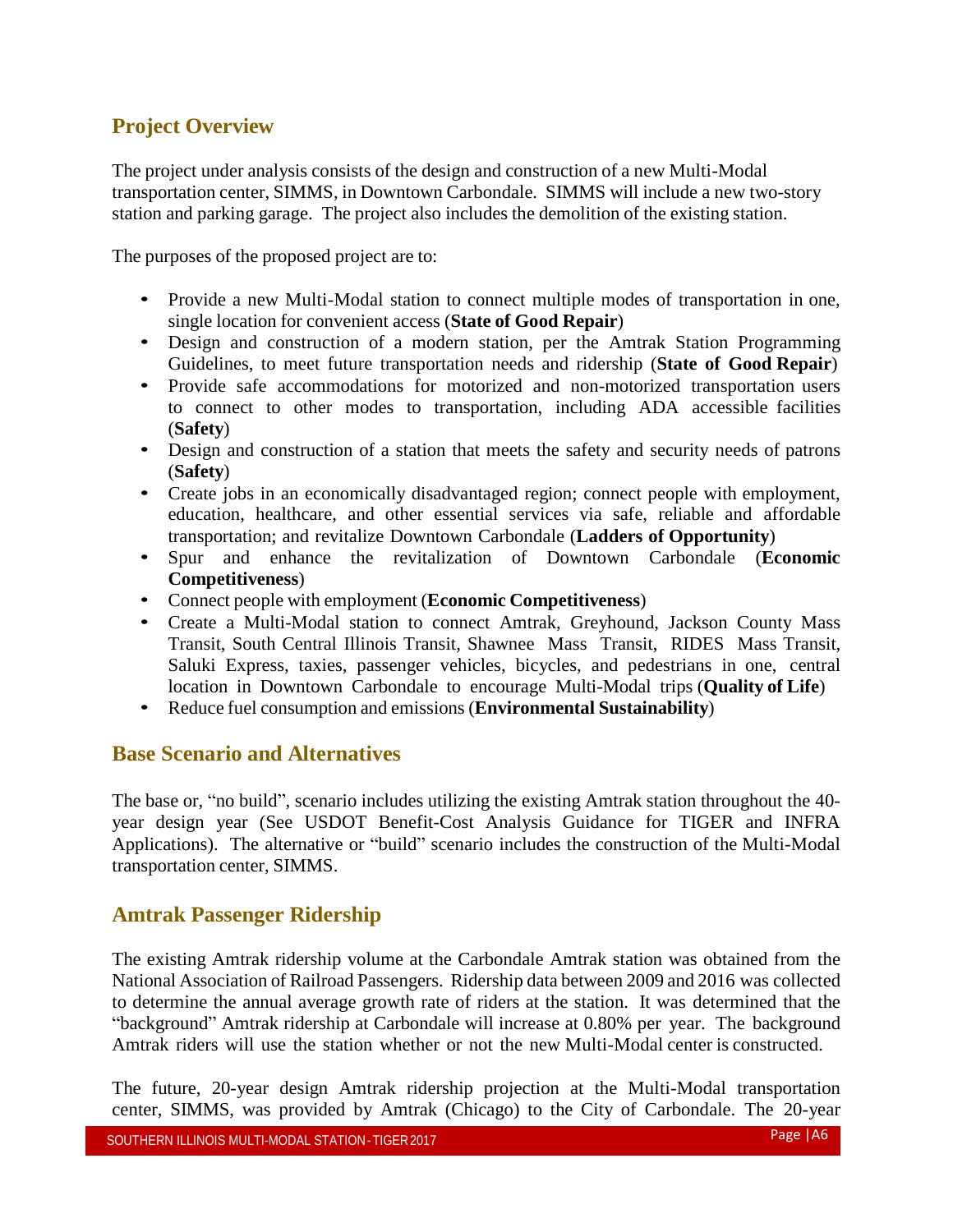ridership at Southern Illinois Multi-Modal Station is expected to be 211,879 riders per year. Ridership analysis capped at 20-years to maintain the data's reliability. The BCA analysis calculated the "new Amtrak riders" at SIMMS due to the new Multi-Modal center. The BCA calculations utilize the "new Amtrak riders" to calculate the benefits because they are a direct result of the project.

#### **Local Mass Transit Ridership**

According to local transit officials, average rider mileage is 5.8 miles per trip. Rides mass Transit District projects a combined system wide increase (Saluki Express, JCMTD, and Rides) in ridership of 2% due to the SIMMS project. This would result in 15,118 additional riders annually using local mass transit.

#### **Costs**

The costs for SIMMS include engineering design, property acquisition, and construction. Per the TIGER BCA guidelines, previous engineering design costs already expended by the City for the project should not be included as a "cost" for the BCA. Table 2 includes a summary of the project costs.

| <b>Project Task</b>               | Cost         |
|-----------------------------------|--------------|
| Land Acquisition                  | 569,719      |
| Design $&$ Engineering            | 1,023,808    |
| Construction                      | 16,681,500   |
| Construction Testing & Inspection | 24,973       |
| <b>Total Future Project Costs</b> | \$18,300,000 |

Table 2: Project Costs

#### **Benefits**

#### **Travel Time/Travel Delay Savings**

The BCA includes two "travel time savings" calculations for benefits due to the construction of the new Multi-Modal transportation center. By diverting passenger vehicle trips to passenger train trips, the project will create a benefit of travel time savings due to reduced congestion. The Midwest Regional Rail Initiative developed a cost per trip for travel time savings due to a reduction in traffic congestion. SIMMS will also result in a travel time savings due to a reduction in traffic congestion.

The project also results in a travel time savings due to the ability of Amtrak passengers to be productive while traveling by train as compared to driving in a single-occupant passenger vehicle. The travel time savings was calculated for business trips from Carbondale to other metropolitan stations – Chicago, Champaign, Memphis, and New Orleans. The BCA utilized a percentage of new Amtrak trips to each of the stations for business trips for the benefit calculations.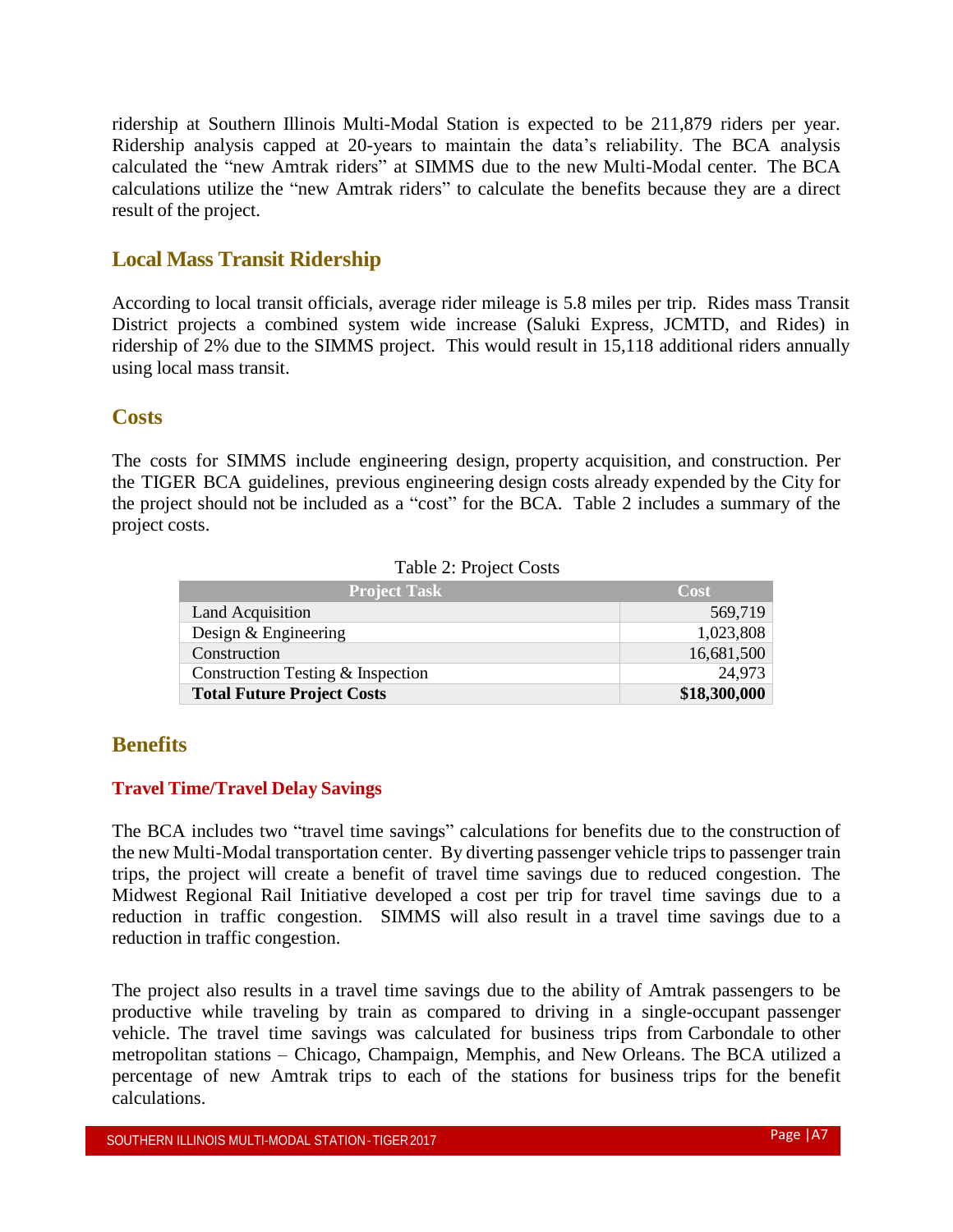#### **Reduced Crashes**

The new Multi-Modal transportation center will reduce the number of passenger vehicles along the roadways. The reduction of vehicle trips is due to trips previously taken by passenger vehicles being taken by Amtrak passenger train. The number of reduced passenger vehicle trips was calculated for each year of the BCA study period. The origin and destination pairs (i.e. Carbondale-Chicago, Carbondale-Champaign, Carbondale- Memphis, etc.) were established in order to calculate the total vehicle miles that automobile travel was reduced by.

Annual crash data, from the Illinois Department of Transportation (IDOT), was obtained in order to determine the average annual vehicular crash rate per 1,000,000 vehicle miles traveled. The crash data includes all crashes on Illinois interstates, highways, county roadways, and local municipal streets that occurred during a calendar year. The IDOT annual crash data reports also include a total cost for the accidents that occurred during the year. The BCA utilized nine (9) years of IDOT crash data to determine the average annual crash rate per 1,000,000 vehicle miles traveled and the average annual cost of the accidents. This information was utilized to calculate the reduction of crashes and their associated costs for each year of the BCA study period for the reduction of passenger vehicle miles replaced by trips via Amtrak.

#### **Fuel Saved**

In order to calculate the fuel savings from the construction of SIMMS, the annual passenger vehicle miles saved, due to these trips being taken on Amtrak, were utilized. Using information from the U.S. Environmental Protection Agency (USEPA), the average passenger car fuel economy rate was obtained and utilized to determine the amount of fuel saved by the project. The average fuel cost (per gallon) as determined from the annual average Midwest fuel costs for all grades of gasoline for a 6-year period. The BCA utilized this information to calculate the cost of the fuel saved each year due to the replacement of passenger vehicle trips with passenger train trips.

#### **ReducedEmissions**

Information from the Midwest Regional Rail Initiative Benefit Cost & Economic Analysis and the US EPA was utilized to obtain the amount of emissions generated by passenger vehicles per miles traveled and the cost associated (See tab #2 of the BOC spreadsheet). The average annual passenger vehicle miles traveled that were replaced with Amtrak trips was utilized to determine the amount of emissions saved by the project as well as the monetary value of the savings.

#### **Additional Project Benefits**

SIMMS will generate numerous benefits that are not quantifiable or unable to have a monetary value associated with them. These benefits are important benefits that are due to the implementation of the project but are not able to be included in the BCA. Table 3 includes a summary of those benefits due to the construction of SIMMS.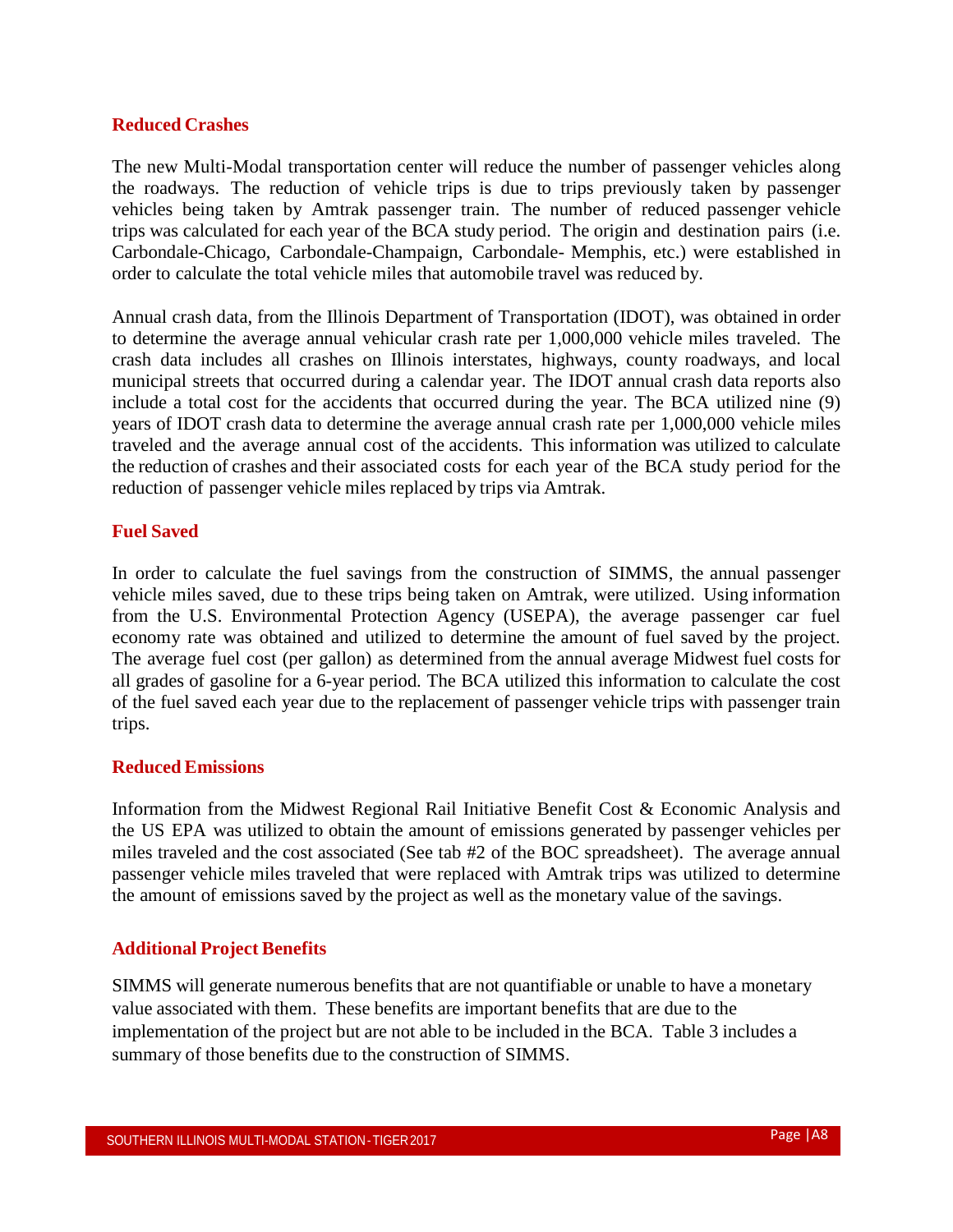Table 3: Additional Project Benefits Generated by Southern Illinois Multi-Modal Station

#### **Reduction of Vehicle Emissions and Fuel Consumption**

- Due to reduction of automobile trips between Southern Illinois Multi-Modal Station and SIUC campus
- Due to increased non-motorized trips in Downtown Carbondale and surrounding areas
- Due to reduction of passenger vehicles trips in Carbondale, Jackson County, and Southern Illinois due to the addition of mass transit services at Southern Illinois Multi-Modal Station
- Due to creation of a hub for Multi-Modal connectivity at Southern Illinois Multi-Modal Station

**Continuous Amtrak Service**

- Design plans and construction sequencing will be done so that the existing Amtrak station remains open during construction of Southern Illinois Multi-Modal Station and the parking garage.
- During construction, no additional costs for construction of a temporary station or busing riders to another station.

#### **Travel Fee Savings**

- Due to reduction of parking fees in metropolitan areas (i.e. Chicago)
- Due to reduction of tollway fees in Chicago or other metropolitan areas

#### **Alternative Travel Options**

- Introduce new riders to Amtrak
- Introduce new riders to mass transit services
- Provide travel options for those that do not want to drive long distances or in congested areas
- Provide the opportunity for a Multi-Modal trip
- Economic travel options for students, the elderly, and economically disadvantaged populations
- Provide bike sharing and bike storage facilities at Southern Illinois Multi-Modal Station **Community Development & Enhancement**

#### • Catalyst to promote and enhance revitalization of downtown Carbondale

- Create a modern, environmentally sustainable facility in Southern Illinois
- Enhance the landscape of Downtown for all visitors (pedestrians, bicyclists, transit riders, motorists, etc.)
- Create a Multi-Modal station that will be flexible to accommodate future travel demands
- Greet visitors and tourists arriving by train and bus to Southern Illinois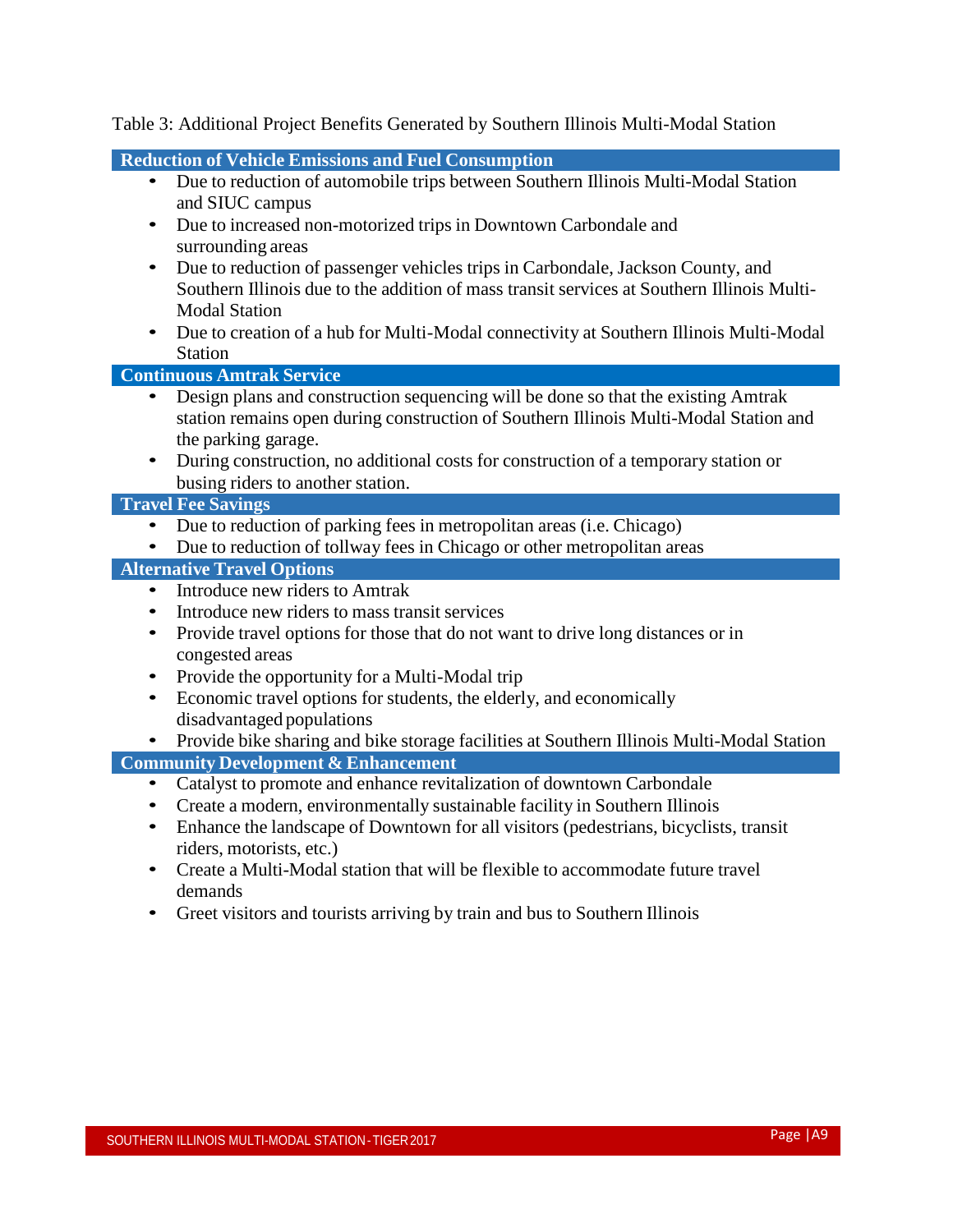## **SIMMS Benefit Cost Analysis Exhibits**

- Exhibit 1 Benefit-Cost Analysis Spreadsheet
- Exhibit 2 Illinois Crash Data

### Exhibit 3 – Supporting Information for Benefit Cost Analysis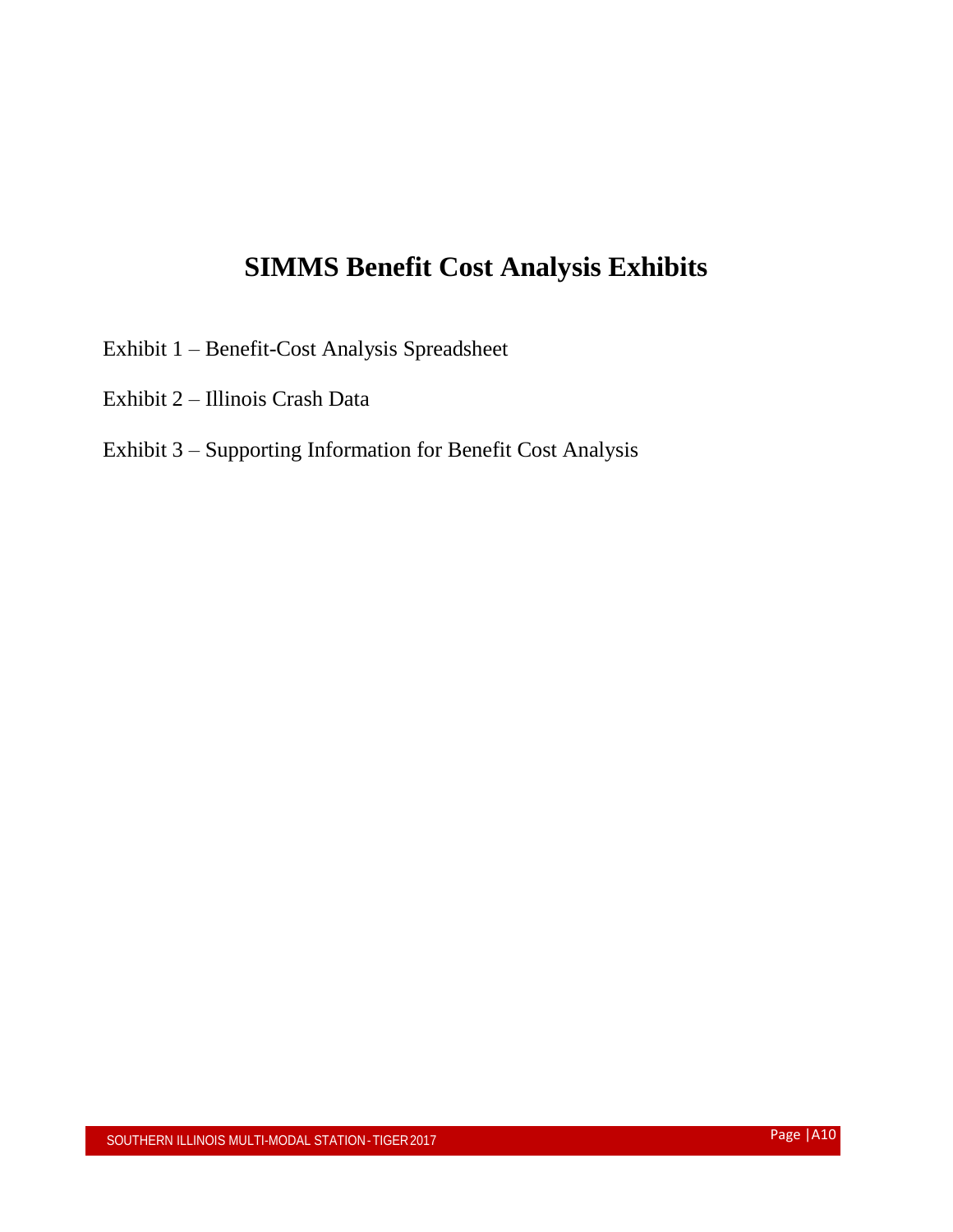## Southern Illinois Multi-Modal Station (SIMMS) Benefit Cost Analysys

|              | <b>Increased Transit and Amtrak Ridership</b> |                                  |                                    |                                                        |                                                          |                                          | <b>Benefits</b>                        |                                                                                                                                                     |                      |                                                  |                            |                                                    |                                                    | Costs                              |                                                     |                                                                  |                            |                            |                          |                 |                                                                                                                                                         |                                                                   |                        |                        |
|--------------|-----------------------------------------------|----------------------------------|------------------------------------|--------------------------------------------------------|----------------------------------------------------------|------------------------------------------|----------------------------------------|-----------------------------------------------------------------------------------------------------------------------------------------------------|----------------------|--------------------------------------------------|----------------------------|----------------------------------------------------|----------------------------------------------------|------------------------------------|-----------------------------------------------------|------------------------------------------------------------------|----------------------------|----------------------------|--------------------------|-----------------|---------------------------------------------------------------------------------------------------------------------------------------------------------|-------------------------------------------------------------------|------------------------|------------------------|
|              | otal<br>Am trak                               | <b>Backgrnd</b><br>Amtrak Riders | Total New<br>Amtrak<br>Riders (Due | New Amtrak<br>tiders<br>to/From<br>Chicago<br>40% (620 | New Amtrak<br>Riders<br>to/From<br>Champaign<br>45% (362 | Riders<br>to/From<br>Memphis<br>10% (420 | Riders<br>to/From<br>New<br>Orleans 5% | New Amtrak New Amtrak Increased riders<br>ising RIDES Mass<br>ransit, JCMTD.<br>and Saluki Express  Passenger<br>due to project (avg Vehicles Miles |                      | uel & Vehicle<br>Operation &<br>Maint. Savings @ | Emission s<br>Savings (see | Travel Time<br>Savings<br>Congestion $\varnothing$ | Γ <b>ravel Tim</b> e<br>Savings Varies<br>based on | Crash<br>Reduction<br>\$20,759 per | Increased<br>Tourism due<br>to Project<br>\$151 per | n creased<br>Business Trave<br>o New<br>)owntown<br>Hotel due to | Fotal Benefits             |                            | <b>Discounted Values</b> | )esign and      | Station Maint. and<br>operation \$7.01 per<br>.F. (New station<br>36,750) - 6,400 exist<br>amtrak sta. - 3,400 s. <sup>.</sup><br>exist. JCMTD)= 26,950 | otal Annual<br>xpense<br>Design<br>∛ Construction<br>laint. (2017 | Discounted Values      |                        |
| Year         | ∖iders                                        | 0.80% per vear lto Proiect)      |                                    | miles)                                                 | miles)                                                   | miles)                                   | [1232 mi.]                             | mi. per trip = $5.8$ )                                                                                                                              | Isaved               | \$0.54 per mile                                  | tab #2)                    | \$28.56 per trip                                   | destin ation                                       | crash                              | day/person                                          | Project                                                          | (2016 Dollars)             | 3%                         |                          | on struction    |                                                                                                                                                         | Dollars)                                                          |                        |                        |
| 201          | 120,92                                        | 118,865                          |                                    |                                                        |                                                          |                                          |                                        |                                                                                                                                                     |                      |                                                  |                            |                                                    |                                                    |                                    |                                                     |                                                                  |                            |                            |                          | -SO             | S0                                                                                                                                                      | <b>S0.00</b>                                                      | - \$0                  | S0                     |
| 2018         | 124,00                                        | 121,890                          |                                    |                                                        |                                                          |                                          |                                        |                                                                                                                                                     |                      |                                                  |                            |                                                    |                                                    |                                    |                                                     |                                                                  |                            |                            |                          | \$6,605.469     | 50 <sub>2</sub>                                                                                                                                         | \$6,605,469                                                       | \$6,413,077            | \$6,173,336            |
| 2019         | 127,156                                       | 124,993                          |                                    |                                                        |                                                          |                                          |                                        |                                                                                                                                                     |                      |                                                  |                            |                                                    |                                                    |                                    |                                                     |                                                                  |                            |                            |                          | \$8,353,237     | -SO                                                                                                                                                     | \$8,353,23                                                        | \$7,873,72             | \$7,296,041            |
| 2020         | 130,393                                       | 128,174                          |                                    |                                                        |                                                          |                                          |                                        |                                                                                                                                                     |                      |                                                  |                            |                                                    |                                                    |                                    |                                                     |                                                                  |                            |                            |                          | \$3,341,295     | \$94,459.75                                                                                                                                             | \$3,435,755                                                       | \$3,144,202            | \$2,804,599            |
| 202          | 133.71                                        | 131,436                          | 2,275                              | 910                                                    | 1024                                                     | 228                                      | 114                                    | 15118                                                                                                                                               | 1.258.18             | \$679.417                                        | \$7,405                    | \$64.97                                            | \$211,503                                          | \$81.261                           | \$163,175                                           | \$544.21                                                         | \$1,751,951                | \$1.556.586                | \$1,336,55               | \$0             | \$188,920                                                                                                                                               | \$188,920                                                         | \$167,853              | \$144,12               |
| 2022         | 137,11                                        | 134,781                          | 2,333                              | 933                                                    | 1050                                                     | 233                                      | 117                                    | 15420                                                                                                                                               | 1,289,86             | \$696.528                                        | \$7,592                    | \$66,636                                           | \$216,885                                          | \$83,307                           | \$167,348                                           | \$544.215                                                        | \$1,782,512                | \$1,537,610                | \$1,270,906              | \$0             | \$188,920                                                                                                                                               | \$188,920                                                         | \$162,964              | \$134,697              |
| 2023         | 140,604                                       | 138,211                          | 2,393                              | 957                                                    | 1077                                                     | 239                                      | 120                                    | 15729                                                                                                                                               | 1,322,33             | \$714,060                                        | \$7,784                    | \$68,339                                           | \$222,405                                          | \$85,404                           | \$171,625                                           | \$544,215                                                        | \$1,813,831                | \$1,519,055                | \$1,208,632              | \$0             | \$188,920                                                                                                                                               | \$188,920                                                         | \$158,217              | \$125,885              |
| 2024         | 144,182                                       | 141,728                          | 2,454                              | 982                                                    | 1104                                                     | 245                                      | 123                                    | 16043                                                                                                                                               | 1,355,76             | \$732,114                                        | \$7,979                    | \$70,094                                           | \$228,065                                          | \$87,563                           | \$176,032                                           | \$544,215                                                        | \$1,846,062                | \$1,501,017                | \$1,149,63               | \$0             | \$188,920                                                                                                                                               | \$188,920                                                         | \$153,609              | \$117,650              |
| 202          | 147,85<br>151.61                              | 145,335                          | 2,517<br>2,581                     | 1007<br>1032                                           | 1133                                                     | 252<br>258                               | 126<br>129                             | 16364                                                                                                                                               | 1,389,79<br>1,424,56 | \$750,486<br>\$769,265                           | \$8,179                    | \$71,879                                           | \$233,869                                          | \$89,761                           | \$180,515                                           | \$544,215<br>\$544,215                                           | \$1,878,904                | \$1,483,224                | \$1,093,539              | 50<br>50        | \$188,920                                                                                                                                               | \$188,920<br>\$188,920                                            | \$149.135              | \$109,953<br>\$102,760 |
| 2026<br>202  | 155,47                                        | 149,034<br>152,82                | 2,646                              | 1059                                                   | 1161<br>1191                                             | 265                                      | 132                                    | 16691<br>17025                                                                                                                                      | 1,460,28             | \$788,556                                        | \$8,384<br>\$8,593         | \$73,704<br>\$75,579                               | \$239,821<br>\$245,92                              | \$92,007<br>\$94,314               | \$185,099<br>\$189,809                              | \$544,21                                                         | \$1,912,494<br>\$1,946,990 | \$1,465,768<br>\$1,448,744 | \$1,040,270<br>\$989,75  | 50              | \$188,920<br>\$188,920                                                                                                                                  | \$188,920                                                         | \$144,791<br>\$140,574 | \$96,037               |
| 2028         | 159.430                                       | 156,717                          | 2,713                              | 1085                                                   | 1221                                                     | 271                                      | 136                                    | 17366                                                                                                                                               | 1,496,67             | \$808.202                                        | \$8,810                    | \$77,489                                           | \$252,184                                          | \$96,664                           | \$194,605                                           | \$544,215                                                        | \$1,982,169                | \$1,431,961                | \$941,714                | $\overline{50}$ | \$188,920                                                                                                                                               | \$188,920                                                         | \$136,479              | \$89,754               |
| 2029         | 163.488                                       | 160,705                          | 2,783                              | 1113                                                   | 1252                                                     | 278                                      | 139                                    | 17713                                                                                                                                               | 1,534,48             | \$828,621                                        | \$9,031                    | \$79,477                                           | \$258,602                                          | \$99,106                           | \$199,596                                           | \$544,215                                                        | \$2,018,647                | \$1,415,838                | \$896,303                | \$0             | \$188,920                                                                                                                                               | \$188,920                                                         | \$132,504              | \$83,883               |
| 203          | 167,649                                       | 164,79                           | 2,854                              | 1141                                                   | 1284                                                     | 285                                      | 143                                    | 18067                                                                                                                                               | 1,572,98             | \$849,413                                        | \$9,258                    | \$81,500                                           | \$265,183                                          | \$101,593                          | \$204,677                                           | \$544,21                                                         | \$2,055,839                | \$1,399,926                | \$853,100                | \$0             | \$188,920                                                                                                                                               | \$188,920                                                         | \$128,645              | \$78,39                |
| 2031         | 171,91                                        | 168,989                          | 2,926                              | 1171                                                   | 1317                                                     | 293                                      | 146                                    | 18429                                                                                                                                               | 1,612,50             | \$870,755                                        | \$9,490                    | \$83,57                                            | \$271,932                                          | \$104,145                          | \$209,895                                           | \$544,215                                                        | \$2,094,009                | \$1,384,386                | \$812,093                | 50              | \$188,920                                                                                                                                               | \$188,920                                                         | \$124,898              | \$73,266               |
| 2032         | 176,291                                       | 173,290                          | 3,001                              | 1200                                                   | 1350                                                     | 300                                      | 150                                    | 18797                                                                                                                                               | 1,652,89             | \$892,561                                        | \$9,729                    | \$85,700                                           | \$278,853                                          | \$106,753                          | \$215,226                                           | \$544,215                                                        | \$2,133,037                | \$1,369,115                | \$773,111                | \$0             | \$188,920                                                                                                                                               | \$188,920                                                         | \$121,260              | \$68,473               |
| 2033         | 180,77                                        | 177,700                          | 3,07                               | 1231                                                   | 1385                                                     | 308                                      | 154                                    | 19173                                                                                                                                               | 1,694,52             | \$915,044                                        | \$9,974                    | \$87,890                                           | \$285,950                                          | \$109,443                          | \$220,726                                           | \$544,21!                                                        | \$2,173,243                | \$1,354,293                | \$736,153                | 50              | \$188,920                                                                                                                                               | \$188,920                                                         | \$117,728              | \$63,994               |
| 2034         | 185,378                                       | 182,222                          | 3,156                              | 1263                                                   | 1420                                                     | 316                                      | 158                                    | 19557                                                                                                                                               | 1,737,33             | \$938,159                                        | \$10,224                   | \$90,143                                           | \$293,22                                           | \$112,207                          | \$226,384                                           | \$544,215                                                        | \$2,214,559                | \$1,339,844                | \$701,073                | 50              | \$188,920                                                                                                                                               | \$188,920                                                         | \$114,299              | \$59,807               |
| 2035         | 190.096                                       | 186.860                          | 3,236                              | 1294                                                   | 1456                                                     | 324                                      | 162                                    | 19948                                                                                                                                               | 1,780,74             | \$961,602                                        | \$10,479                   | \$92,427                                           | \$300,690                                          | \$115,011                          | \$232,120                                           | \$544,215                                                        | \$2,256,544                | \$1,325,482                | \$667.630                | \$0             | \$188,920                                                                                                                                               | \$188,920                                                         | \$110,970              | \$55,894               |
| 2036         | 194,93                                        | 191,616                          | 3,318                              | 1327                                                   | 1493                                                     | 332                                      | 166                                    | 20347                                                                                                                                               | 1,825,27             | \$985,646                                        | \$10,744                   | \$94,770                                           | \$308,342                                          | \$117,887                          | \$238,004                                           | \$544,215                                                        | \$2,299,609                | \$1,311,435                | \$635,861                | \$0             | \$188,920                                                                                                                                               | \$188,920                                                         | \$107,738              | \$52,238               |
| 203          | 199,895                                       | 196,492                          | 3,403                              | 1361                                                   | 1532                                                     | 340                                      | 170                                    | 20754                                                                                                                                               | 1,871,45             | \$1,010,585                                      | \$11,013                   | \$97,203                                           | \$316,189                                          | \$120,870                          | \$244,113                                           | \$544,215                                                        | \$2,344,188                | \$1,297,920                | \$605,783                | 50              | \$188,920                                                                                                                                               | \$188,920                                                         | \$104,600              | \$48,820               |
| 2038         | 204,983                                       | 201,493                          | 3,490                              | 1396                                                   | 1570                                                     | 349                                      | 174                                    | 21169                                                                                                                                               | 1,918,33             | \$1,035,900                                      | \$11,290                   | \$99,672                                           | \$324,230                                          | \$123,897                          | \$250,313                                           | \$544,215                                                        | \$2,389,524                | \$1,284,487                | \$577,101                | 50              | \$188,920                                                                                                                                               | \$188,920                                                         | \$101.554              | \$45,627               |
| 203          | 210,20                                        | 206,621                          | 3,579                              | 1432<br>1468                                           | 1610                                                     | 358                                      | 179<br>184                             | 21592                                                                                                                                               | 1,966,53             | \$1,061,930                                      | \$11,575                   | \$102,211                                          | \$332,488                                          | \$127,011                          | \$256,691                                           | \$544,215                                                        | \$2,436,121                | \$1,271,393                | \$549,865                | 50<br>50        | \$188,920                                                                                                                                               | \$188,920                                                         | \$98,596               | \$42,642               |
| 2040<br>2041 | 215,550<br>215.550                            | 211,879<br>211,879               | 3,671<br>3,671                     | 1468                                                   | 1652<br>1652                                             | 367<br>36                                | 184                                    | 22024<br>22465                                                                                                                                      | 2,016,21<br>2,018,77 | \$1,088,757<br>\$1,090,137                       | \$11,590<br>\$11,605       | \$104,830<br>\$104,830                             | \$340,950<br>\$340,950                             | \$130,219<br>\$130,384             | \$263,267<br>\$263,267                              | \$544,215<br>\$544,215                                           | \$2,483,829<br>\$2,485,388 | \$1,258,535<br>\$1,222,646 | \$523,956<br>\$489.98    | \$0             | \$188,920<br>\$188,920                                                                                                                                  | \$188,920<br>\$188,920                                            | \$95,724<br>\$92,936   | \$39,852<br>\$37,245   |
| 2042         | 215,550                                       | 211,879                          | 3,671                              | 1468                                                   | 1652                                                     | 367                                      | 184                                    | 22914                                                                                                                                               | 2,021,37             | \$1,091,544                                      | \$11,620                   | \$104,830                                          | \$340,950                                          | \$130,552                          | \$263,267                                           | \$544,215                                                        | \$2,486,979                | \$1,187,795                | \$458,224                | \$0             | \$188,920                                                                                                                                               | \$188,920                                                         | \$90,229               | \$34,808               |
| 2043         | 215,550                                       | 211,879                          | 3,671                              | 1468                                                   | 1652                                                     | 367                                      | 184                                    | 23372                                                                                                                                               | 2,024,03             | \$1,092,979                                      | \$11,636                   | \$104,830                                          | \$340,950                                          | \$130,724                          | \$263,267                                           | \$544,215                                                        | \$2,488,601                | \$1,153,951                | \$428,52                 | \$0             | \$188,920                                                                                                                                               | \$188,920                                                         | \$87,601               | \$32,531               |
| 2044         | 215,550                                       | 211,879                          | 3,671                              | 1468                                                   | 1652                                                     | 36                                       | 184                                    | 23840                                                                                                                                               | 2,026,74             | \$1,094,443                                      | \$11,652                   | \$104,830                                          | \$340,950                                          | \$130,899                          | \$263,267                                           | \$544,215                                                        | \$2,490,256                | \$1,121,086                | \$400,758                | \$0             | \$188,920                                                                                                                                               | \$188,920                                                         | \$85,049               | \$30,403               |
| 2045         | 215.550                                       | 211,879                          | 3,671                              | 1468                                                   | 1652                                                     | 367                                      | 184                                    | 24316                                                                                                                                               | 2.029.51             | \$1,095,937                                      | \$11,668                   | \$104,830                                          | \$340,950                                          | \$131,078                          | \$263,267                                           | \$544.215                                                        | \$2,491,945                | \$1,089,171                | \$374,794                | 50              | \$188,920                                                                                                                                               | \$188,920                                                         | S82.572                | \$28,414               |
| 2046         | 215,550                                       | 211,879                          | 3,671                              | 1468                                                   | 1652                                                     | 367                                      | 184                                    | 24803                                                                                                                                               | 2.032.33             | \$1,097,460                                      | \$11,684                   | \$104,830                                          | \$340,950                                          | \$131,260                          | \$263,267                                           | \$544.215                                                        | \$2,493,666                | \$1,058.178                | \$350.51                 | 50              | \$188,920                                                                                                                                               | \$188,920                                                         | \$80.167               | \$26,555               |
| 2047         | 215,550                                       | 211,879                          | 3,671                              | 1468                                                   | 1652                                                     | 367                                      | 184                                    | 25299                                                                                                                                               | 2,035,21             | \$1,099,013                                      | \$11,701                   | \$104,830                                          | \$340,950                                          | \$131,446                          | \$263,267                                           | \$544,215                                                        | \$2,495,423                | \$1,028,081                | \$327,81                 | \$0             | \$188,920                                                                                                                                               | \$188,920                                                         | \$77,832               | \$24,818               |
| 2048         | 215.550                                       | 211,879                          | 3.671                              | 1468                                                   | 1652                                                     | 367                                      | 184                                    | 25805                                                                                                                                               | 2.038.14             | \$1,100.598                                      | \$11,719                   | \$104.830                                          | \$340.950                                          | \$131.635                          | \$263.267                                           | \$544.215                                                        | \$2,497,214                | \$998.854                  | \$306.590                | \$0             | \$188,920                                                                                                                                               | \$188,920                                                         | \$75.565               | \$23,194               |
| 2049         | 215.55                                        | 211,879                          | 3,671                              | 1468                                                   | 1652                                                     | 367                                      | 184                                    | 26321                                                                                                                                               | 2.041.138            | \$1,102,215                                      | \$11,736                   | \$104,830                                          | \$340,950                                          | \$131,829                          | \$263,267                                           | \$544,215                                                        | \$2,499,041                | \$970,470                  | \$286,743                | \$0             | \$188.920                                                                                                                                               | \$188,920                                                         | \$73,364               | \$21,67                |
| 2050         | 215,550                                       | 211,879                          | 3,671                              | 1468                                                   | 1652                                                     | 367                                      | 184                                    | 26847                                                                                                                                               | 2,044,19             | \$1,103,863                                      | \$11,754                   | \$104,830                                          | \$340,950                                          | \$132,026                          | \$263,267                                           | \$544,215                                                        | \$2,500,905                | \$942,907                  | \$268,184                | 50              | \$188,920                                                                                                                                               | \$188,920                                                         | 571,228                | \$20,259               |
| 2051         | 215,550                                       | 211,879                          | 3,671                              | 1468                                                   | 1652                                                     | 367                                      | 184                                    | 27384                                                                                                                                               | 2,047,30             | \$1,105,545                                      | \$11,772                   | \$104,830                                          | \$340,950                                          | \$132,227                          | \$263,267                                           | \$544,215                                                        | \$2,502,806                | \$916,140                  | \$250,830                | 50              | \$188,920                                                                                                                                               | \$188,920                                                         | \$69,153               | \$18,933               |
| 2052         | 215,550                                       | 211.879                          | 3.671                              | 1468                                                   | 1652                                                     | 367                                      | 184                                    | 27932                                                                                                                                               | 2.050.48             | \$1,107,260                                      | \$11.791                   | \$104,830                                          | \$340,950                                          | \$132,432                          | \$263,267                                           | \$544.215                                                        | \$2,504,745                | \$890.145                  | \$234.60                 | 50              | \$188,920                                                                                                                                               | \$188,920                                                         | \$67.139               | \$17,695               |
| 2053<br>2054 | 215,550                                       | 211,879                          | 3,671                              | 1468<br>1468                                           | 1652                                                     | 367<br>367                               | 184<br>184                             | 28490<br>29060                                                                                                                                      | 2,053,72<br>2.057.02 | \$1,109,010                                      | \$11,810                   | \$104,830<br>\$104.830                             | \$340,950<br>\$340.950                             | \$132,641                          | \$263,267                                           | \$544,215<br>\$544.215                                           | \$2,506,723<br>\$2.508.741 | \$864,901<br>\$840.385     | \$219,42<br>\$205.23     | 50              | \$188,920<br>\$188,920                                                                                                                                  | \$188,920<br>\$188,920                                            | \$65,183<br>S63.285    | \$16,537               |
| 205          | 215.550<br>215.550                            | 211,879<br>211.879               | 3.671<br>3.671                     | 1468                                                   | 1652<br>1652                                             | 367                                      | 184                                    | 29642                                                                                                                                               | 2.060.39             | \$1,110,795<br>\$1.112.615                       | \$11,829<br>\$11,849       | \$104.830                                          | \$340.950                                          | \$132.855<br>\$133.073             | \$263,267<br>\$263.267                              | \$544.215                                                        | \$2,510,799                | \$816.577                  | \$191.968                | \$0<br>\$0      | \$188.920                                                                                                                                               | \$188,920                                                         | S61 442                | \$15,45<br>\$14,444    |
| 2056         | 215,550                                       | 211,879                          | 3,671                              | 1468                                                   | 1652                                                     | 367                                      | 184                                    | 30234                                                                                                                                               | 2,063,83             | \$1,114,472                                      | \$11,869                   | \$104,830                                          | \$340,950                                          | \$133,295                          | \$263,267                                           | \$544,215                                                        | \$2,512,898                | \$793,456                  | \$179,559                | 50              | \$188,920                                                                                                                                               | \$188,920                                                         | \$59,652               | \$13,499               |
| 205          | 215,550                                       | 211,879                          | 3,671                              | 1468                                                   | 1652                                                     | 367                                      | 184                                    | 30839                                                                                                                                               | 2,067,344            | \$1,116,366                                      | \$11,889                   | \$104,830                                          | \$340,950                                          | \$133,521                          | \$263,267                                           | \$544,215                                                        | \$2,515,038                | \$771,002                  | \$167,955                | \$0             | \$188,920                                                                                                                                               | \$188,920                                                         | \$57,915               | \$12,616               |
| 2058         | 215,550                                       | 211,879                          | 3.671                              | 1468                                                   | 1652                                                     | 367                                      | 184                                    | 31456                                                                                                                                               | 2,070,92             | \$1,118,297                                      | \$11,910                   | \$104,830                                          | \$340,950                                          | \$133,752                          | \$263,267                                           | \$544,215                                                        | \$2,517,222                | \$749.196                  | \$157,104                | 50              | \$188,920                                                                                                                                               | \$188,920                                                         | \$56,228               | \$11,791               |
| 2059         | 215.550                                       | 211,879                          | 3,671                              | 1468                                                   | 1652                                                     | 367                                      | 184                                    | 32085                                                                                                                                               | 2,074,57             | \$1,120,268                                      | \$11,932                   | \$104,830                                          | \$340,950                                          | \$133,988                          | \$263,267                                           | \$544.215                                                        | \$2,519,450                | \$728,018                  | \$146,956                | 50              | \$188,920                                                                                                                                               | \$188,920                                                         | \$54,590               | \$11,019               |
| 2060         | 215.550                                       | 211.879                          | 3.671                              | 1468                                                   | 1652                                                     | 367                                      | 184                                    | 32727                                                                                                                                               | 2,078,29             | \$1.122.278                                      | \$419.771                  | \$104.830                                          | \$340.950                                          | \$134.228                          | \$263.267                                           | \$544.215                                                        | \$2,929,539                | \$821.862                  | \$159.697                | 50              | \$188.920                                                                                                                                               | \$188.920                                                         | \$53,000               | \$10.299               |
|              | 8.244.60                                      | 8.104.233                        | 131.817                            | 52.727                                                 | 59.318                                                   | 13.182                                   | 6.591                                  | 913.15                                                                                                                                              | 73.116.10            | \$39.482.697                                     | \$832.319                  | \$3,764,691                                        | \$12,246.29                                        | \$4.722.26                         | \$9,454,567                                         | \$21,768,600                                                     | \$92,271,443               | \$46,921,443               | \$22,968.503             | \$18,300,001    | \$7,651,240                                                                                                                                             | \$25,951,241                                                      | \$21,427,27            | 518,329,919            |

\*\* 20-years after the project's completion is the cutoff point for the Amtrak growth analysis. From 2041 on, the number of new riders has been capped at 3,671. However, the benefits will continue because the facility will be operational for more than 20-years.

| Benefit Cost Analysis Summary |              |               |       |  |  |  |  |  |  |
|-------------------------------|--------------|---------------|-------|--|--|--|--|--|--|
|                               | Total        | Discounted 3% | Disco |  |  |  |  |  |  |
| <b>Benefits</b>               | \$92,271,443 | \$46,921,443  | \$22  |  |  |  |  |  |  |
| Costs                         | \$25,951,241 | \$21,427,275  | \$18  |  |  |  |  |  |  |
| <b>B/C Ratio</b>              | 3.5556       | 2.1898        | 1.    |  |  |  |  |  |  |

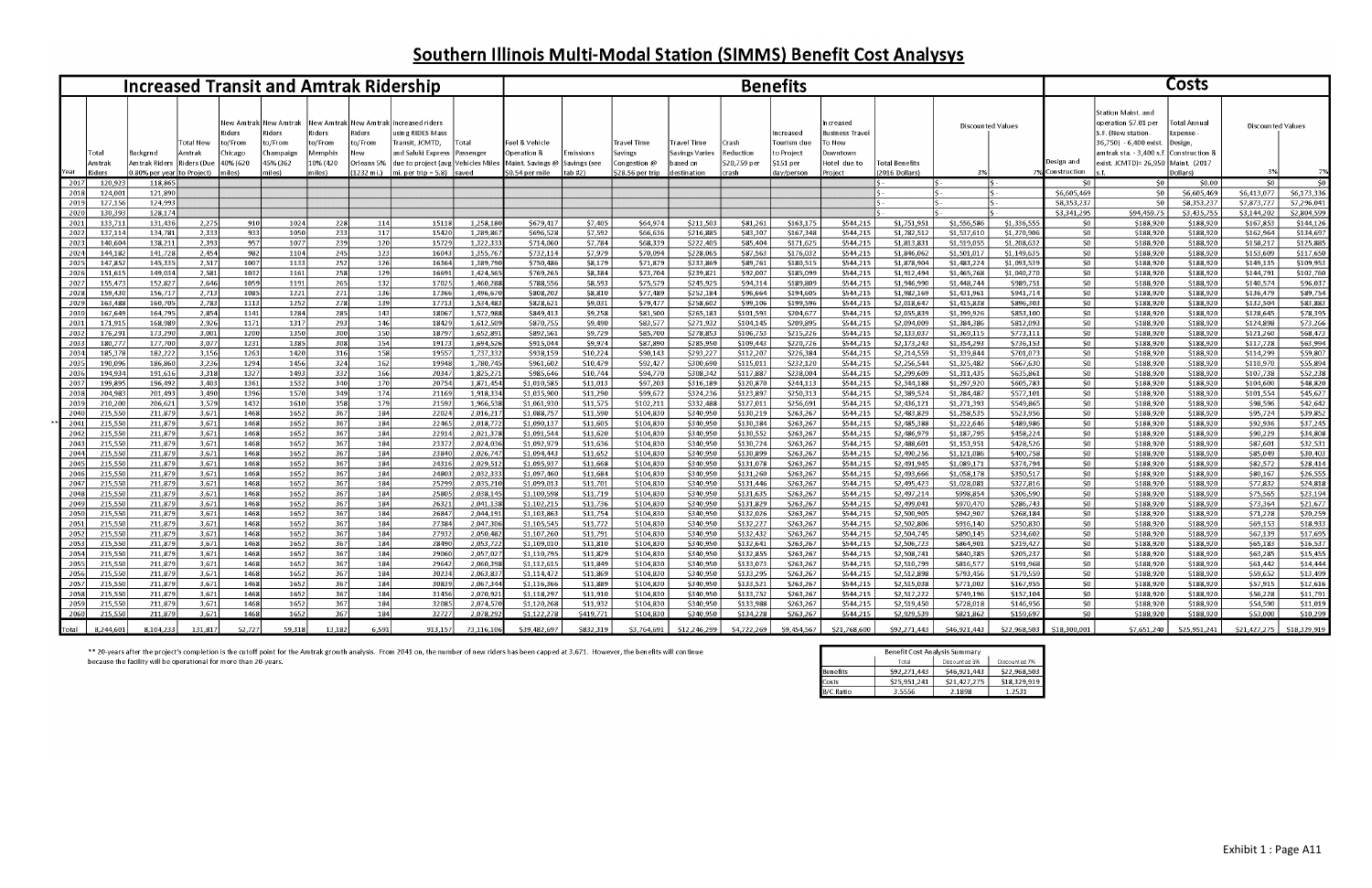Exhibit 1 : Page A12

#### **Illinois Crashes**

*[\(www.idot.illiinois.gov/transportation-system/safety/Illinois-Roadway-Crash-Data\)](http://www.idot.illiinois.gov/transportation-system/safety/Illinois-Roadway-Crash-Data))*

|                     | <b>Total</b>   | <b>Injury</b>  |                   | <b>Vehicle Miles</b> | Crashes/           | <b>Total Estimated</b> | Average          |
|---------------------|----------------|----------------|-------------------|----------------------|--------------------|------------------------|------------------|
| Year                | <b>Crashes</b> | <b>Crashes</b> | <b>Fatalities</b> | <b>Traveled</b>      | <b>Million VMT</b> | Cost (IL)              | Cost/Crash       |
| 2014                | 296,049        | 61,084         | 845               | 105,031,931,935      | 2.8187             |                        | S                |
| 2013                | 285,477        | 61,001         | 895               | 105,475,516,461      | 2.7066             |                        | \$               |
| 2012                | 274,111        | 60,252         | 886               | 104,456,093,156      | 2.6242             |                        | \$               |
| 2011                | 281,788        | 84,172         | 835               | 103,369,436,684      | 2.7260             | \$5,500,000,000        | \$<br>19,518.22  |
| 2010                | 289,260        | 88,937         | 858               | 105,742,171,123      | 2.7355             | \$5,300,000,000        | 18,322.62<br>\$. |
| 2009                | 292,106        | 89,090         | 832               | 105,734,665,833      | 2.7626             | \$5,300,000,000        | 18,144.10<br>\$. |
| 2008                | 408,258        | 94,021         | 950               | 105,636,173,601      | 3.8648             | \$6,200,000,000        | 15,186.48<br>\$  |
| 2007                | 422,778        | 103,156        | 1,126             | 107,403,168,918      | 3.9364             | \$11,500,000,000       | 27,201.04<br>\$  |
| 2006                | 408,670        | 106,918        | 1,136             | 106,812,529,371      | 3.8260             | \$10,700,000,000       | \$26,182.49      |
| Average             |                |                |                   |                      |                    |                        |                  |
| $(9 \text{ years})$ | 328,722        | 83,181         | 929               | 105,517,965,231      | 3.1112             |                        | 20,759.16<br>\$  |